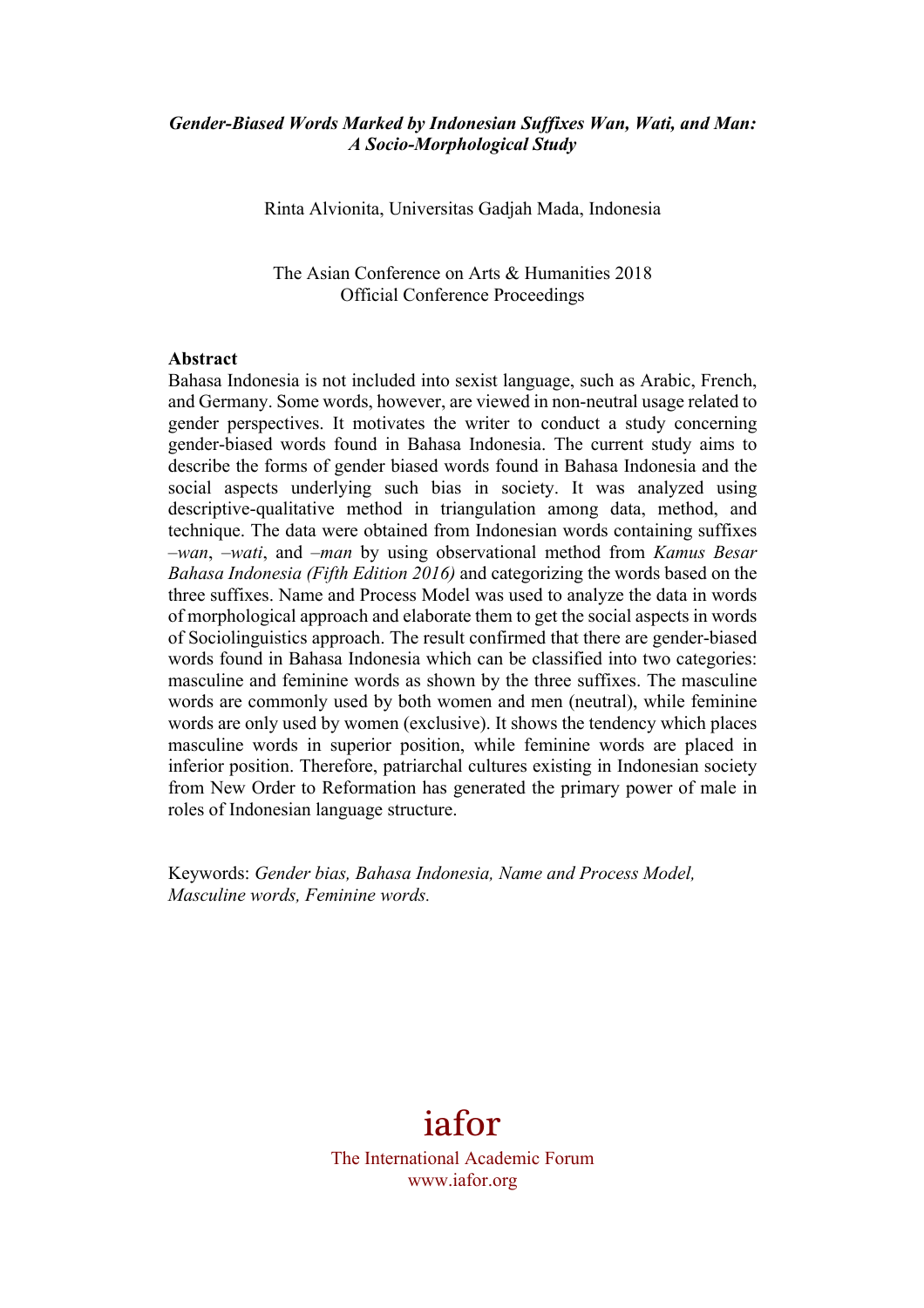### **Introduction**

Language is varied to the place where the language is used and it also depends on how language is used by native speakers in certain society either in written or spoken form. One of the differences that can be observed is gender, which appears to be the label of certain language. The contemporary reality of the presence of gender discourse among society does not meet the peak of agreement until now. According to Corbett (1991: 1, cited in Chonzett, 2010) "gender is the most puzzling of the grammatical categories". Gender are classes of nouns reflected in the behavior of associated words (Hockett, 1958: 231 in Corbett 1991). In modern language, however, gender is most often seen as nothing more than an abstract inherent classificatory feature of nouns that triggers agreement in associated words. Given this perspective of gender as a redundant category, the question arises of why it is reflected in some words of Bahasa Indonesia. Women are fewer stigmatized and non-standard variants than do men of the same social group in the same circumstances (Chambers, 1995 & Holmes, 2008). Considering the use of language related to gender, Bahasa Indonesia does not have any distinction on gender (sexist language) unlike Arabic, French, and Germany. The term gender does not refer to the speaker's sex of language in certain society, but how man (masculine) and woman (feminine) identities are manifested in words that have affixes, especially suffixes. Chaer (2008, p. 12) defines suffix as an affix followed after the stem of a word. It has an orientation indicating words category that refers to gender, such as *–wan, -wati,* and *–man*. Those suffixes are the affixes derived from Sanskrit that were used as a noun former or marker. That phenomenon gives the writer's interest to observe gender bias in some of Bahasa Indonesia words to find out the forms of gender biased words and social aspects that underlie it, so the usage of the words can be traced.

Both of these identities can be analyzed using word formation process through morphological process. According to Chaer (2015, p. 25) morphological process is basically word formation process of the basic form by attaching affixes (in affixation process), repetition (in reduplication process), merging (in compilation process), shortening (in acronym process), and status changing (in conversion process). Then Bybee (1985, p. 5) said that morphological approach takes place as a linguistic unit with meaning elements and an assessment of the relationship between them. Word and morpheme (root or affixes) as an object of the study of morphology has function in the word formation process in which they have some meaning through techniques of morphological analysis, one of them is *Name and Process Model*. Any complex form in Name and Process Model happens due to a process that involves two components, which are base and process (Chaer, 2015, p. 10). Base can be a basic word, and process can be affixation (prefixation, infixation, suffixation, and confixation). The writer uses Name and Process Model analysis on morphological approach because the different process of meaning construction of every word can be understood, such as morpheme or affix that form a word. In addition, the process raises the inflected form showing gender category.

First, the meaning of the process is the grammatical meaning, a meaning that reflects its basic form (or of which the form is unloaded). Then every word that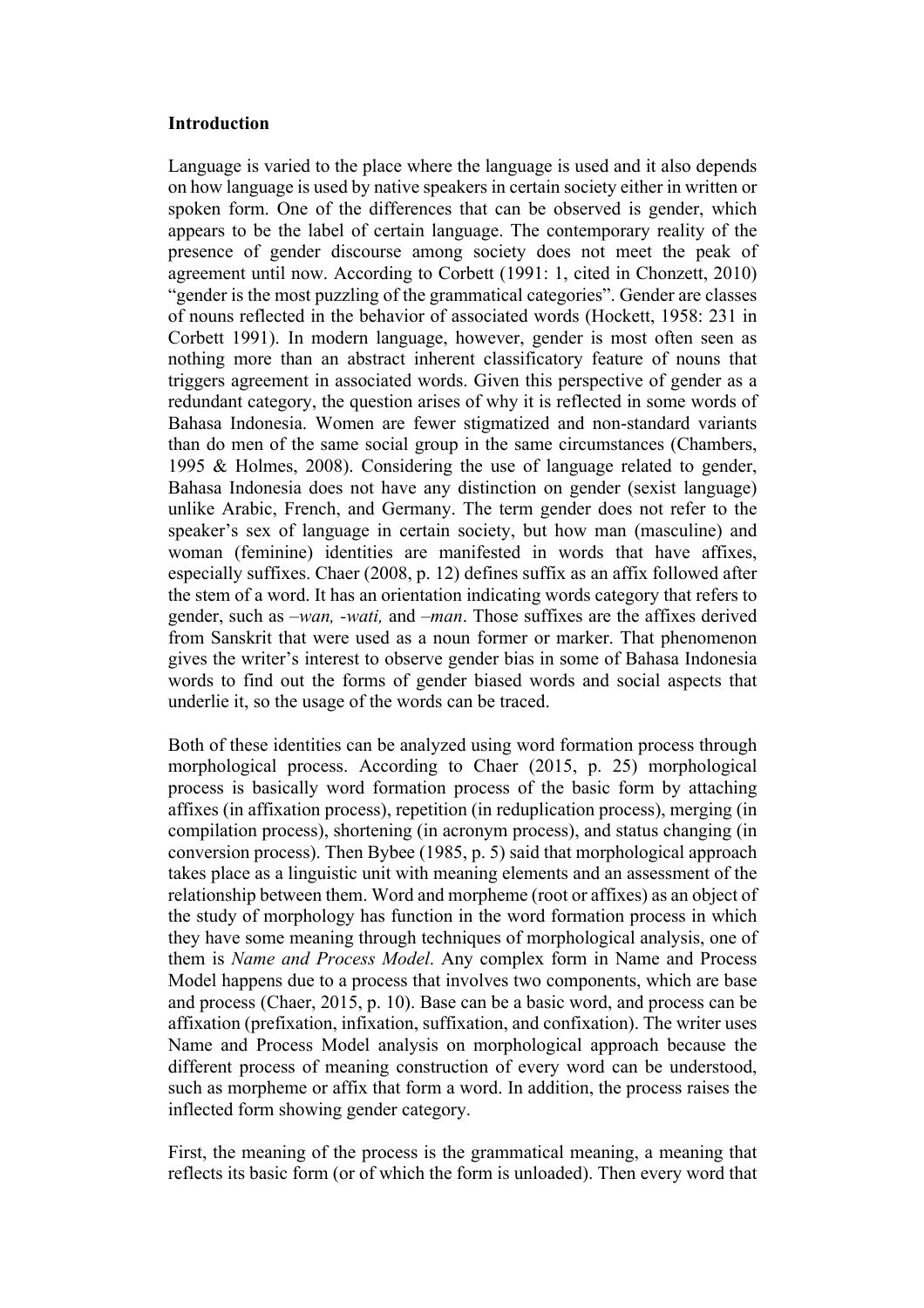undergoes basic formation process through affixation components can have a different meaning to each other. This is in line with the opinion of Kridalaksana (in Chaer 2015, p. 12) that the components of the meaning of each word formation can be different from each other that is owned by its basic form after processing (affixation). Therefore, the significance or meaning of a word can be seen through the affixation process that is highly dependent on the basic and constituent process as well as linguistic signs, including affixes which also have significance.

The current study uses descriptive qualitative method in the process of data collection and data analysis. The data are obtained from *Kamus Besar Bahasa Indonesia* (Fifth Edition, 2016) or Great Dictionary of Bahasa Indonesia in the form of words which have the word-forming elements, namely the basic words of noun attached by suffixes *–wan, -wati,* and *–man*. The data are the most dominant words in terms of gender and can be analyzed using socio-morphological approach. The study instrument is the analysis of Name and Process Model suggested by Chaer (2015: 10) by applying the process of affixation on morphological approach and elaborating the data to assess social aspects underlying the gender bias in Sociolinguistics approach. The data were then analyzed by inserting the word formation into the table of data, and analyzed them by using Name and Process Model in terms of word formation of nouns. Morphological approach is used as intrinsic elements of the analysis at the level of words to support the sociolinguistic aspects. Thus, this study can explain the existence of gender bias that allows people of Indonesia in the use of some terms in Indonesian where the marker of language, especially affixes elements have an orientation that puts the male gender in a superior position (neutral).

Philipp Conzett's study (2010) entitled *The Role of Grammatical Gender in Noun-Formation* is used to strengthen the focus on morphological process and gender tendency of the current study. It used descriptive qualitative approach, which highlighted the issue from a bidirectional perspective, while the second one focused on the morphological process of correct and incorrect forms found in the descriptive text. The results confirmed that the patterns of word formation can function as a base of assigning gender to nouns Also assignment and that gender plays an active role in the formation of novel nouns. Those are indicated resources by the functions of deriving gender specific referents (e.g., masculine and feminine pairs of agentive nouns), and of marking semantic differences of same surface forms, i.e., to dissociate instances of lexical homonymy.

## **Discussion**

The presence of suffixes *–wan, –wati,* and *–man* in some of Indonesian words have its own functions. Based on the observation conducted by the writer, the functions of Indonesian suffixes *–wan, –wati,* and *–man* were forming nouns (KBBI 5th Edition, 2016) are as follow: 1) to state gender, e.g., *karyawan*-*karyawati* (employees), *wisudawan-wisudawati* (graduates), *wartawan-wartawati* (journalists)*, peragawan*-*peragawati* (fashion models), etc; 2) to state that people have certain properties, such as *dermawan*  (generous), *budiman* (benevolent), etc; 3) to state someone who is expert in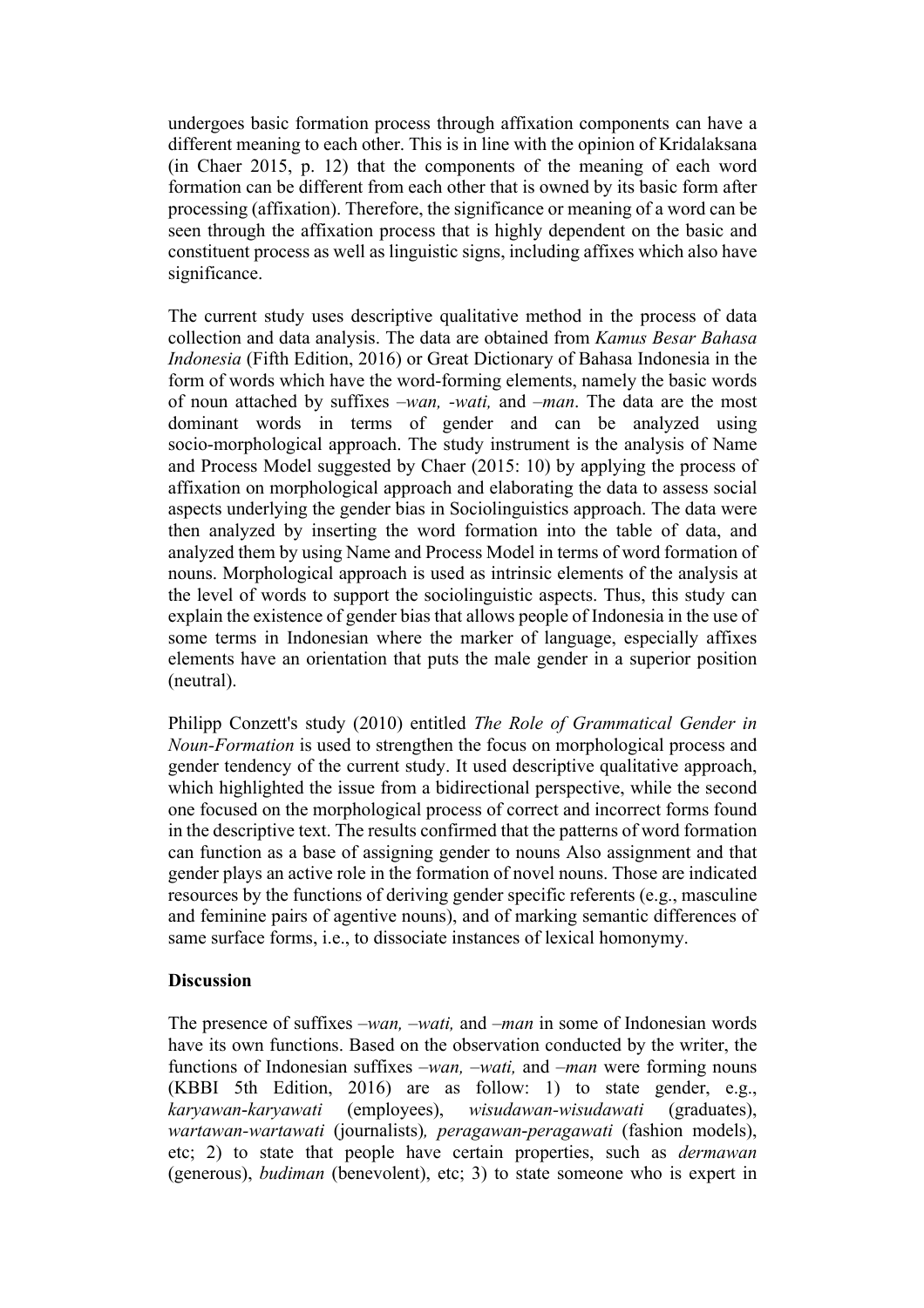particular field, such as *ilmuwan* (scientists), *sejarawan* (historians), *biarawan*  (monks), *agamawan* (clergies), *olahragawan* (athletes), *seniman* (artists), etc; 4) to state people who work in particular field, such as *wartawan-wartawati*  (journalists), *karyawan-karyawati* (employees), *peragawan-peragawati*  (fashion models), etc., 5) to declare the person who is pursuing particular field, such as *santriwan-santriwati* (Muslim students), *wisudawan-wisudawati*  (graduates), etc., and 6) to state ownership of something, such as *hartawan* (wealthy), *usahawan* (entrepreneurs), etc.

The formation of noun word from the basic forms followed by suffixes has its grammatical meaning (Chaer, 2015: 159). In this case, there were morphological process namely *Name and Process Model* can be used to analyze the process of forming words followed by *–wan, -wati,* dan *–man* suffixes. Also, this model can be used to determine grammatical meaning of each word of the formation as well as masculine, feminine, or neutral inherent in it. The writer found twenty one words attached by suffix *–wan*, and seven of them has the word pairs attached by suffix *–wati* (vice versa). The remaining words attached by suffix *–wan*, on the other hand, do not have any word pairs. Also, three words followed by suffix *–man* do not have any word pairs. The writer then makes limitation of the number of data used for analysis in which the following words are considered as the representative data.

| N <sub>0</sub> | <b>Basic Word</b>    | <b>Suffixes</b> | Name and<br><b>Process</b><br><b>Model</b><br>(Basic<br>words $+$<br>suffixes) | <b>Formed</b><br>Words                     | Word<br><b>Categories</b><br>(Masculine<br>(M), Feminine<br>$(F)$ , and<br>Neutral (N)) | <b>Meanings</b>                                                                                                                                                                                      | Paired<br><b>Masculine</b><br>/Feminine<br>Word<br>(Yes/No) |
|----------------|----------------------|-----------------|--------------------------------------------------------------------------------|--------------------------------------------|-----------------------------------------------------------------------------------------|------------------------------------------------------------------------------------------------------------------------------------------------------------------------------------------------------|-------------------------------------------------------------|
| 1.             | Wisuda<br>(graduate) | $-wan$          | wisuda<br>$^{+}$<br>$(-wan)$                                                   | wisudawa<br>$\boldsymbol{n}$<br>(graduate) | M                                                                                       | n. sarjana laki-laki<br>yang diwisuda<br>1 a male scholar<br>who has graduated.<br>2a person who has a<br>university degree;<br>who<br>has<br><sub>or</sub><br>completed<br>their<br>school studies. | yes                                                         |
| 2.             | Wisuda<br>(graduate) | -wati           | wisuda<br>$^{+}$<br>$(-wait)$                                                  | wisudawat<br>(graduate)                    | ${\bf F}$                                                                               | n. sarjana wanita<br>yang diwisuda<br>1 a female scholar<br>who has graduated<br>2a person who has a<br>university degree;<br>who<br>has<br><sub>or</sub><br>completed<br>their<br>school studies.   | yes                                                         |
| 3.             | Seni<br>(art)        | -man            | seni<br>$^{+}$<br>$(-man)$                                                     | seniman<br>(artist)                        | M                                                                                       | orang<br>yang<br>n.<br>bakat<br>mempunyai<br>seni dan berhasil<br>menciptakan<br>dan<br>menggelarkan<br>karya seni (pelukis,<br>penyair, penyanyi,                                                   | yes                                                         |

**Table 1.** Morphological Process on Name and Process Model Analysis of Gender-biased Words in Bahasa Indonesia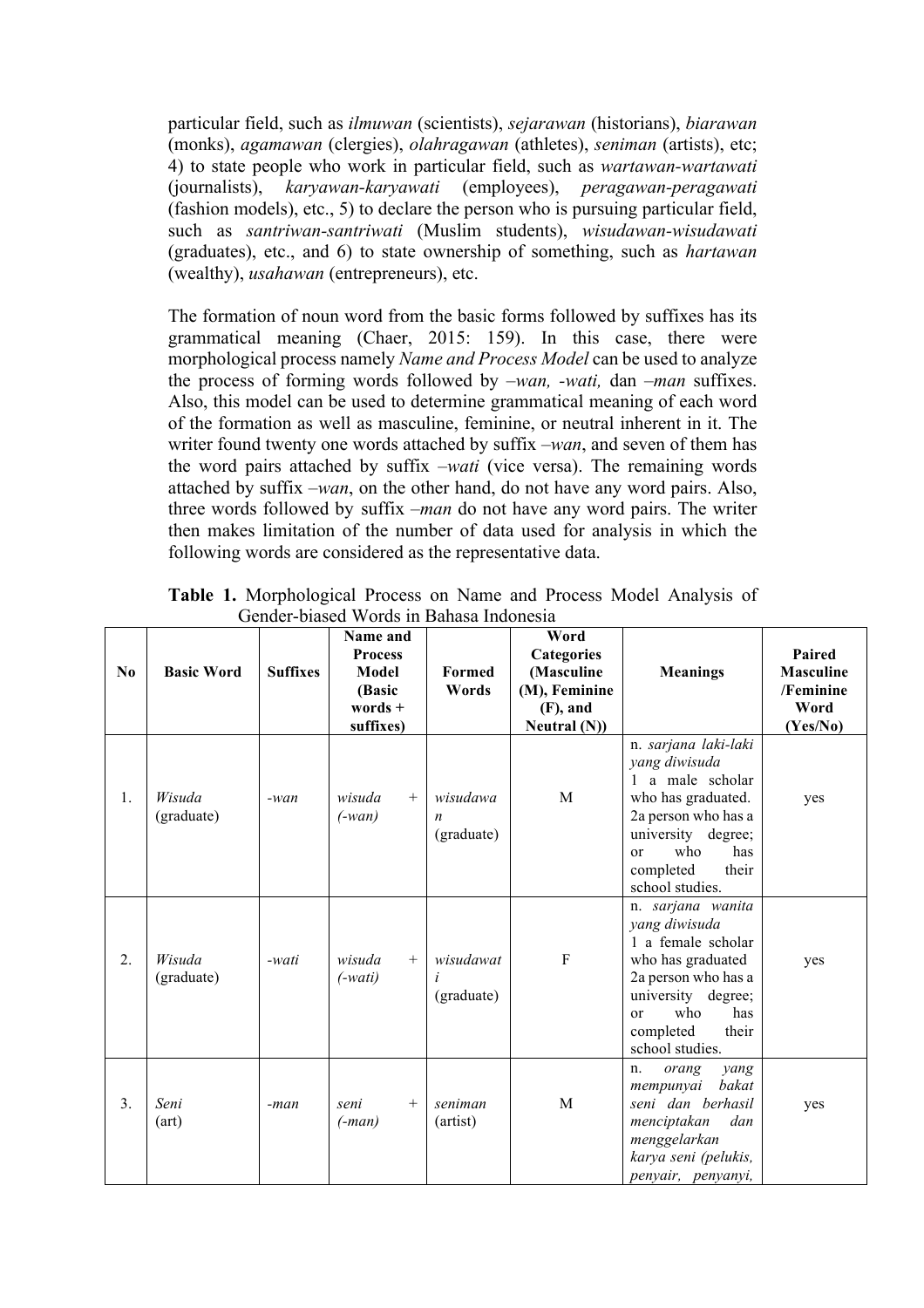|    |             |       |           |                 |            |                | dan sebagainya).             |     |
|----|-------------|-------|-----------|-----------------|------------|----------------|------------------------------|-----|
|    |             |       |           |                 |            |                | la person who is             |     |
|    |             |       |           |                 |            |                | expert in creating           |     |
|    |             |       |           |                 |            |                | words<br>and                 |     |
|    |             |       |           |                 |            |                | successfully exhibit         |     |
|    |             |       |           |                 |            |                | his works (painter,          |     |
|    |             |       |           |                 |            |                | singer, etc)                 |     |
|    |             |       |           |                 |            |                | 2a person<br>who             |     |
|    |             |       |           |                 |            |                | creates works of             |     |
|    |             |       |           |                 |            |                | especially<br>art,           |     |
|    |             |       |           |                 |            |                | paintings<br>or              |     |
|    |             |       |           |                 |            |                | drawings                     |     |
|    |             |       |           |                 |            |                | n. wanita yang ahli          |     |
|    |             |       |           |                 |            |                | menciptakan seni;            |     |
|    |             |       |           |                 |            |                | seniman wanita.              |     |
| 4. | Seni        | -wati | seni      | $^{+}$          | seniwati   | $\rm F$        | la woman who is              | yes |
|    | (art)       |       | $(-wait)$ |                 | (artist)   |                | expert in creating           |     |
|    |             |       |           |                 |            |                | words;<br>female             |     |
|    |             |       |           |                 |            |                | artist.                      |     |
|    |             |       |           |                 |            |                | 2a<br>person<br>who          |     |
|    |             |       |           |                 |            |                | creates works of             |     |
|    |             |       |           |                 |            |                | especially<br>art,           |     |
|    |             |       |           |                 |            |                | paintings<br>or              |     |
|    |             |       |           |                 |            |                | drawings.                    |     |
|    |             |       |           |                 |            |                | orang<br>yang<br>n.          |     |
|    |             |       |           |                 |            |                | berwisata,                   |     |
| 5. | Wisata      | -wan  | wisata    | $^{+}$          | wisatawan  |                | palancong,<br>atau           |     |
|    | (tour)      |       | $(-wan)$  |                 | (tourist)  | $\mathbf N$    | turis                        | no  |
|    |             |       |           |                 |            |                | who<br>person<br>1a          |     |
|    |             |       |           |                 |            |                | travels, traveller or        |     |
|    |             |       |           |                 |            |                | tourist.                     |     |
|    |             |       |           |                 |            |                | 2a person who is             |     |
|    |             |       |           |                 |            |                | travelling<br>or             |     |
|    |             |       |           |                 |            |                | visiting a place for         |     |
|    |             |       |           |                 |            |                |                              |     |
|    |             |       |           |                 |            |                | pleasure.                    |     |
|    |             |       |           |                 |            |                | orang<br>yang<br>n.          |     |
|    |             |       |           |                 |            |                | memberi informasi;           |     |
|    |             |       |           |                 |            |                | orang<br>yang                |     |
|    |             |       |           |                 |            |                | menjadi<br>sumber            |     |
|    |             |       |           |                 |            |                | dalam<br>data                |     |
|    |             |       |           |                 |            |                | penelitian;                  |     |
|    |             |       |           |                 |            |                | narasumber.                  |     |
|    |             |       |           |                 |            |                | who<br>la person             |     |
| 6. | <b>Info</b> | -man  | info      | $\! + \!\!\!\!$ | informan   | $\overline{N}$ | gives information;           | no  |
|    | (info)      |       | $(-man)$  |                 | (informant |                | becomes<br>data              |     |
|    |             |       |           |                 |            |                | in<br>source<br>$\mathbf{a}$ |     |
|    |             |       |           |                 |            |                | research;                    |     |
|    |             |       |           |                 |            |                | informant.                   |     |
|    |             |       |           |                 |            |                | 2a<br>who<br>person          |     |
|    |             |       |           |                 |            |                | gives<br>secret              |     |
|    |             |       |           |                 |            |                | information<br>about         |     |
|    |             |       |           |                 |            |                | somebody/somethi             |     |
|    |             |       |           |                 |            |                | ng to the police or a        |     |
|    |             |       |           |                 |            |                | newspaper;<br>a              |     |
|    |             |       |           |                 |            |                | person who gives             |     |
|    |             |       |           |                 |            |                | somebody                     |     |
|    |             |       |           |                 |            |                | information<br>about         |     |
|    |             |       |           |                 |            |                | for<br>something,            |     |
|    |             |       |           |                 |            |                | example to<br>help           |     |
|    |             |       |           |                 |            |                | them with<br>their           |     |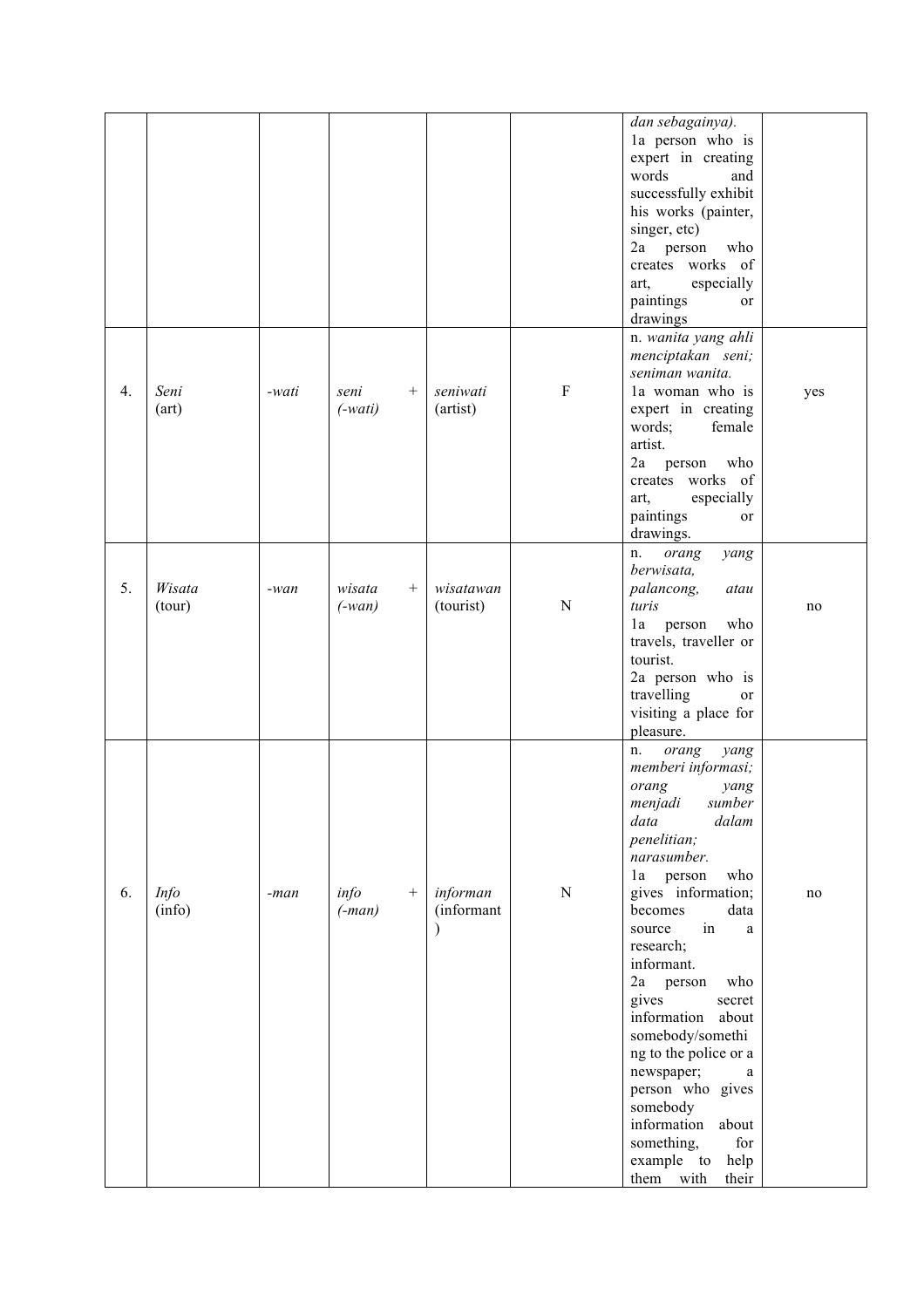However, not all words have their paired masculine or feminine words (or opposition) in the form of suffix *–wati* for women, such as *cendekiawan, dermawan, ilmuwan, usahawan,* and *jutawati* which does not have thier pairs like *cendekiawati* and *jutawati* and other words. It means that the opposite words suffixed by *–wati* are not found since there were no specific use for women in certain profesion, so it does not need to have its pair. Therefore, the words suffixed by *–wan* and *–wati* are only used for general use.

The word *wisudawan* (graduate), for example, is formed from the basic word of noun *wisuda* (graduate) and is followed by suffix *–wan* and the meaning is 'male scholar who has graduated' (KBBI 5th Edition & Oxford Learner's Dictionary 2016). If it is traced from suffix *-wan* that specifies to men in their use, then the word *wisudawan* (graduate) belongs to the category of masculine word and exclusive word, which is only used to refer to male gender. In addition, it says that the word *wisudawan* has a pair of feminine word, the basic noun *wisudawati* is followed by suffix *–wati* and the meaning is 'female scholar who has graduated' (KBBI 5th Edition & Oxford Learner's Dictionary 2016). Based on these meanings, the word *wisudawati* is also exclusive word since it is only used to refer to female gender. The examples of paired words usage e.g. 'The master of ceremony invited the college graduates (*wisudawan-wisudawati*) to gather and take pictures' (KBBI 5th Edition & Oxford Learner's Dictionary 2016). But in some cases, a term also has masculine and feminine word pair, such as *wartawan >< wartawati*, (male journalist >< female journalist), the generalization use of the pair word is placed only in masculine word e.g., 'There are many questions to be asked by journalists (*wartawan*) relating to current political situation ahead of the rally "Anti Ahok" which is scheduled in November 4th, after Friday prayers at Istiqlal mosque' (detik.com, 2016). In addition, the word *seniman* (male artist) has the basic word of noun *seni* (art) followed by suffix -*man* though artist has feminine word pair, that is *seniwati* (female artist). These words showed the properties of irregularity reference to the type of word formation that is not always followed by masculine suffix -*man*.

Then the word *wisatawan* (male tourist), for example, is derived from the basic word of noun *wisata* (tour) followed by suffix *–wan* and the meaning is 'people who is travelling or visiting place for pleasure' (KBBI 5th Edition & Oxford Learner's Dictionary 2016). The term can be used in the example sentence 'The government attempts to attract more foreign tourists (*wisatawan*) by introducing beautiful and interesting places (KBBI 5th Edition & Oxford Learner's Dictionary 2016). Thus, the suffix functions to form a noun which does not have feminine word pair, so it is neutral and can be used to refer to both male and female. Whereas the word *wisatawati* did not exist in Indonesian vocabulary. It can also be seen from the word *informan* which is formed from the basic word of noun *info* (info) followed by suffix -*man* and the meaning is 'a person who gives secret information about somebody/something' (KBBI 5th Edition & Oxford Learner's Dictionary 2016). Thus, it serves suffix forming noun that does not have feminine word pair and can be used for both male and female (neutral).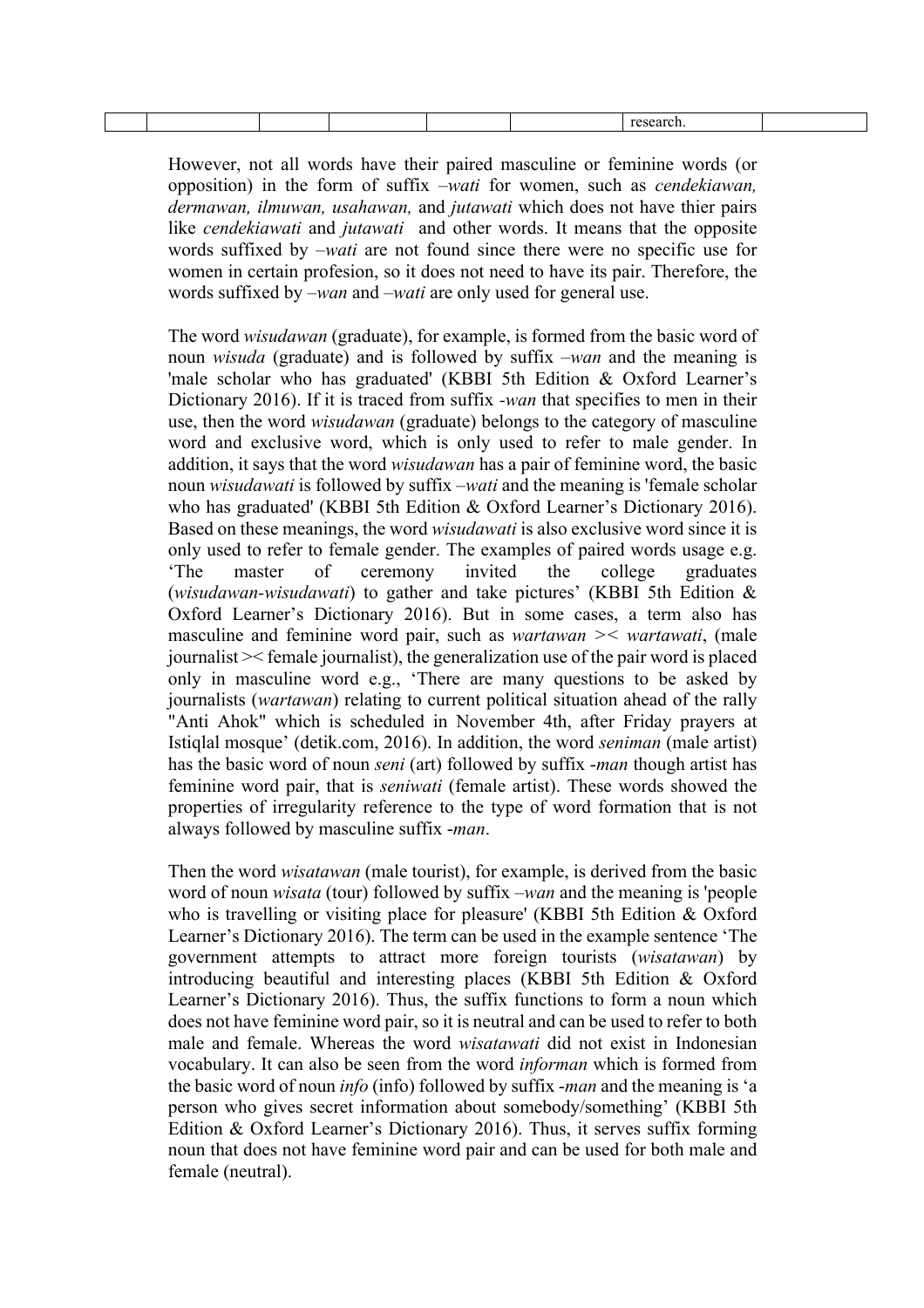Based on the analysis of Name and Process Model and the meanings that accompany each of the mentioned words, it can be seen that the emergence of suffixes *–wan, –wati,* and *–man* does not only function to form the noun words, but also to be the markers that give a label for categories of words, *masculine, feminine* and *neutral*. Then suffixes -*wan* and *-man* emerged as markers that are commonly used for both men and women (neutral). In contrast, suffix *–wati* appears as to be the marker that tends to be exclusive for women and cannot be used neutrally. Moreover, in some cases suffix *-wan/-wati* in the word pairs e.g. *santriwan >< santriwati, wisudawan >< wisudawati*, dan *peragawan >< peragawati* are still used in accordance with their gender category e.g., *santriwan* for male students and *santriwati* for female students. Both words are then considered as exclusive word.

Given the phenomenon explained above, the writer sees the presence of bias-gendered words found in Bahasa Indonesia has the markers showing its tendency to a specific gender (exclusive), but the markers are also used neutrally (male or female). Such phenomenon is considered as a bias thing to be concerned where the Indonesian government as the policy maker puts the category of male (masculine) in a position that is more common and superior than women. Moreover, this bias is obviously influenced by the social and cultural values existing in Indonesian society.

# **Conclusions**

The use of various intrinsic elements, especially in the form of suffixes -*wan*, -*wati*, and -*man* attached in some Indonesian words does not have a neutral preference for issues related to gender. The phenomenon of gender-biased words that has markers, especially the affixes have feminine and masculine suffixes and it is inseparable from the role of the society that uses Bahasa Indonesia. The morphological process of affixation has caused the inflective form showing the gender bias in certain words of Bahasa Indonesia. The uncertainty in using masculine and feminine words make some stereotypes in society because Indonesian people prefer not to use the feminine words such as *karyawati, wartawati,* and *seniwati*, but use the masculine words such as *karyawan, wartawan* and *seniman* for both genders*.* Thus, they consider masculine words more neutral and general and placing male gender in a superior position. On the other hand, the masculine words are more exclusive and only refer to male which place women in inferior position. The Indonesian government and the society that bring social and cultural values also contribute to the presence of gender biased phenomenon in some words found in Bahasa Indonesia. Therefore, the research concerning gender-biased words found in Bahasa Indonesia should be studied further.

## **Acknowledgements**

The author would like to thank Dr. B. R. Suryo Baskoro, M.S, Prof. I Dewa Putu Wijana, S.U., M.A., and Dr. Suhandano, M.A. for the valuable guidance and suggestion in writing this article.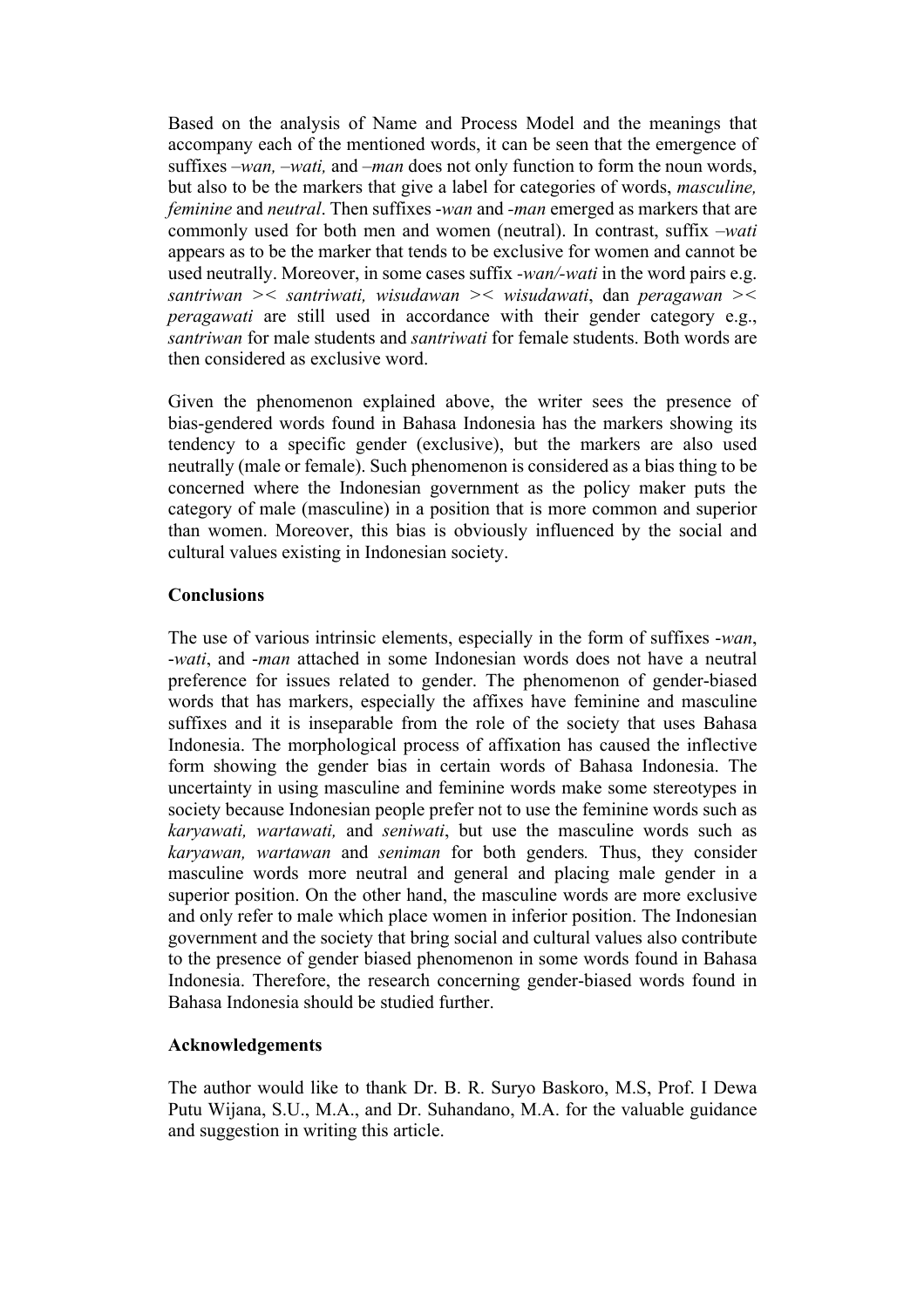## **References**

Bybee, J. L. (1985). Morphology: A Study of the Relation between Meaning and Form: Typological Studies in language (TSL). *JSTOR.* 63, 115-129 Amsterdam, John Benjamins B.V.

Chaer, A. (2010). *Linguistik Umum*. Jakarta: Rineka Cipta.

Chaer, A. (2015). *Morfologi Bahasa Indonesia: Pendekatan Proses*. Jakarta: Rineka Cipta.

Chaer, A. (2015). *Sosiolinguistik*. Jakarta: Rineka Cipta.

Chambers, J. K. (1995). *Sociolinguistic Theory*. Massachussets: Blackwell Publishers Ltd.

Chonzett, P. (2010). *The Role of Grammatical Gender in Noun-formation: A Diachronic Perspective from Norwegian*. Department of Language and Linguistics, University of Tromso. Master Thesis.

Corbett, Greville G. (1991). *Gender*. Cambridge: Cambridge University Press.

Holmes, J. (2008). *An Introduction to Sociolinguistics*. (3rd ed.). London: Pearson & Longman.

Onysko, A. (2010). *Cognitive Perspectives on Word Formation*, Michael, S. (Eds.), *Trends in Linguistics* (pp. 195-215)*.* Studies and Monographs, 221. New York: Walter de Gruyter Mouton GmbH & Co. KG.

\_\_\_\_\_\_\_ . (2016). *Oxford Learner's Dictionary*. Oxford: University Press.

\_\_\_\_\_\_\_ . (2016). *Kamus Besar Bahasa Indonesia*, (5th ed.). Jakarta: Ministry of Education and Culture of the Republic of Indonesia.

Nugroho, B. P. (2016). Ahok Marahi Wartawan yang Dianggap Mengadu Domba: Larang Masuk ke Baai Kota. Retrieved from https://news.detik.com/berita/3234940/ahok-marahi wartawan-yang-dianggap-mengadu-domba-larang-masuk-ke-balai-kota

## **Appendices**

**No Words Meanings Paired Masculine/Feminine Word (Yes/No)** n. *orang yang bekerja pada suatu lembaga (kantor, perusahaan, dan sebagainya)* 

A. Words Attached by Suffix *–wan* and their Meanings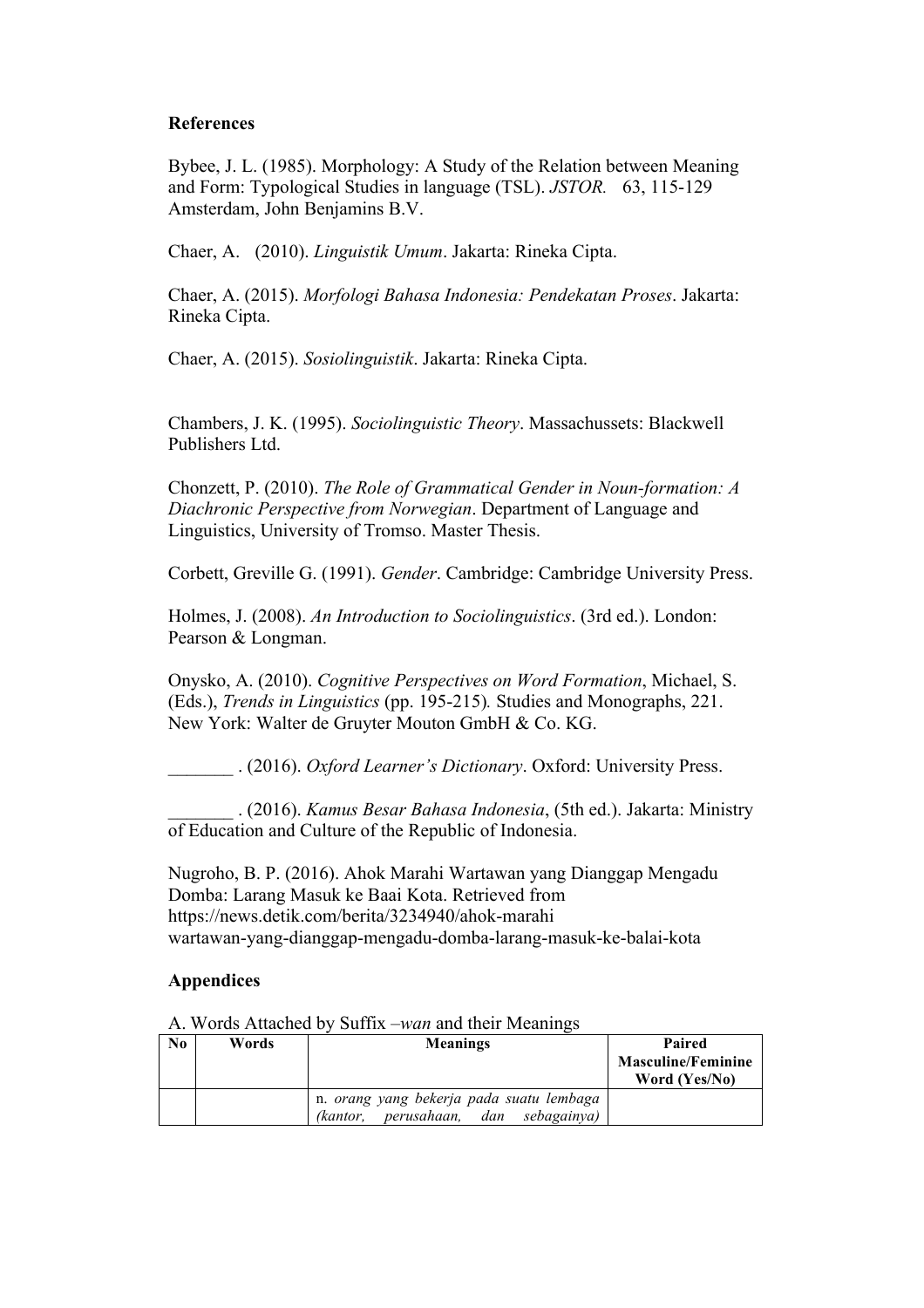|                | Karyawan      | dengan mendapat gaji (upah); pegawai;                                                        |     |
|----------------|---------------|----------------------------------------------------------------------------------------------|-----|
| 1.             | (employee)    | pekerjal                                                                                     | Yes |
|                |               | a person who works at an institution (office,<br>company, etc) to be paid; employee; worker2 |     |
|                |               | a person who is paid to work for somebody3                                                   |     |
|                |               | n. (sarjana muda, sarjana) laki-laki yang                                                    |     |
|                |               | diwisuda1                                                                                    |     |
| 2.             | Wisudawan     | a male scholar who has graduated2                                                            | Yes |
|                | (graduate)    | a person who has a university degree; or who                                                 |     |
|                |               | has completed their school studies3                                                          |     |
|                |               | n. orang laki-laki yang mendalami agama                                                      |     |
|                |               | orang yang beribadat<br>Islam;<br>dengan                                                     |     |
| 3 <sub>1</sub> | Santriwan     | sungguh-sungguh; orang yang saleh1                                                           | Yes |
|                | (Muslim       | a man who learns Islam in depth2                                                             |     |
|                | student)      | a person who learns Islam; people who do                                                     |     |
|                |               | prayers earnestly; religious man3                                                            |     |
|                |               | n. orang yang pekerjaannya mencari dan                                                       |     |
|                |               | menyusun berita untuk dimuat dalam surat                                                     |     |
|                |               | kabar, majalah, radio, dan televisi; juru                                                    |     |
| 4.             | Wartawan      | warta; jurnalis1                                                                             | Yes |
|                | (journalist)  | a person whose job is to look for and write                                                  |     |
|                |               | news stories to be published in newspapers,                                                  |     |
|                |               | magazines, radio or television2                                                              |     |
|                |               | a person whose job is to collect and write                                                   |     |
|                |               | news stories for newspapers, magazines,<br>radio or television3                              |     |
|                |               | n. pria yang memperagakan busana dari                                                        |     |
| 5.             | Peragawan     | berbagai mode2                                                                               |     |
|                | (fashion      | a man who exhibits clothes from various                                                      | Yes |
|                | model)        | modes2                                                                                       |     |
|                |               | a person whose job is to wear and show new                                                   |     |
|                |               | styles of clothes and be photographed wearing                                                |     |
|                |               | them3                                                                                        |     |
|                |               | n. laki-laki yang hidup di dalam biara1                                                      |     |
|                |               | a man who lives in a monastery2                                                              |     |
| 6.             | Biarawan      | a member of a religious group who often live                                                 | Yes |
|                | (monk)        | apart from other people in a monastery and                                                   |     |
|                |               | who do not marry or have personal                                                            |     |
|                |               | oossessions3                                                                                 |     |
|                |               | n. orang yang melakukan olahraga binaraga;                                                   |     |
|                |               | olahragawan binaraga1<br>a person who does bodybuilding exercises;                           | Yes |
| 7.             | Binaragawan   | bodybuilder2                                                                                 |     |
|                | (bodybuilder) | a person who does regular sports or exercises                                                |     |
|                |               | in order to make their muscles bigger and                                                    |     |
|                |               | stronger3                                                                                    |     |
|                |               | n. ahli sejarah; penulis sejarah1                                                            |     |
|                | Sejarawan     | a historian; historic writer2                                                                | Yes |
| 8.             | (historian)   | a person who studies or writes about history;                                                |     |
|                |               | an expert in history3                                                                        |     |
|                |               | n. orang yang suka berolahraga<br>(yang                                                      |     |
|                |               | banyak melakukan atau mengambil bagian                                                       |     |

<sup>1</sup> Original Indonesian meaning of the terms based on *Kamus Besar Bahasa Indonesia* (*Fifth Edition, 2016).*

 

<sup>&</sup>lt;sup>2</sup> The terms and words are translated manually by the writer herself based on the Indonesian Meanings based on *Kamus Besar Bahasa Indonesia* (*Fifth Edition, 2016).*

<sup>3</sup> The terms and words are translated using Oxford Learner's Dictionary (2016). based on *Kamus Besar Bahasa Indonesia (Fifth Edition, 2016).*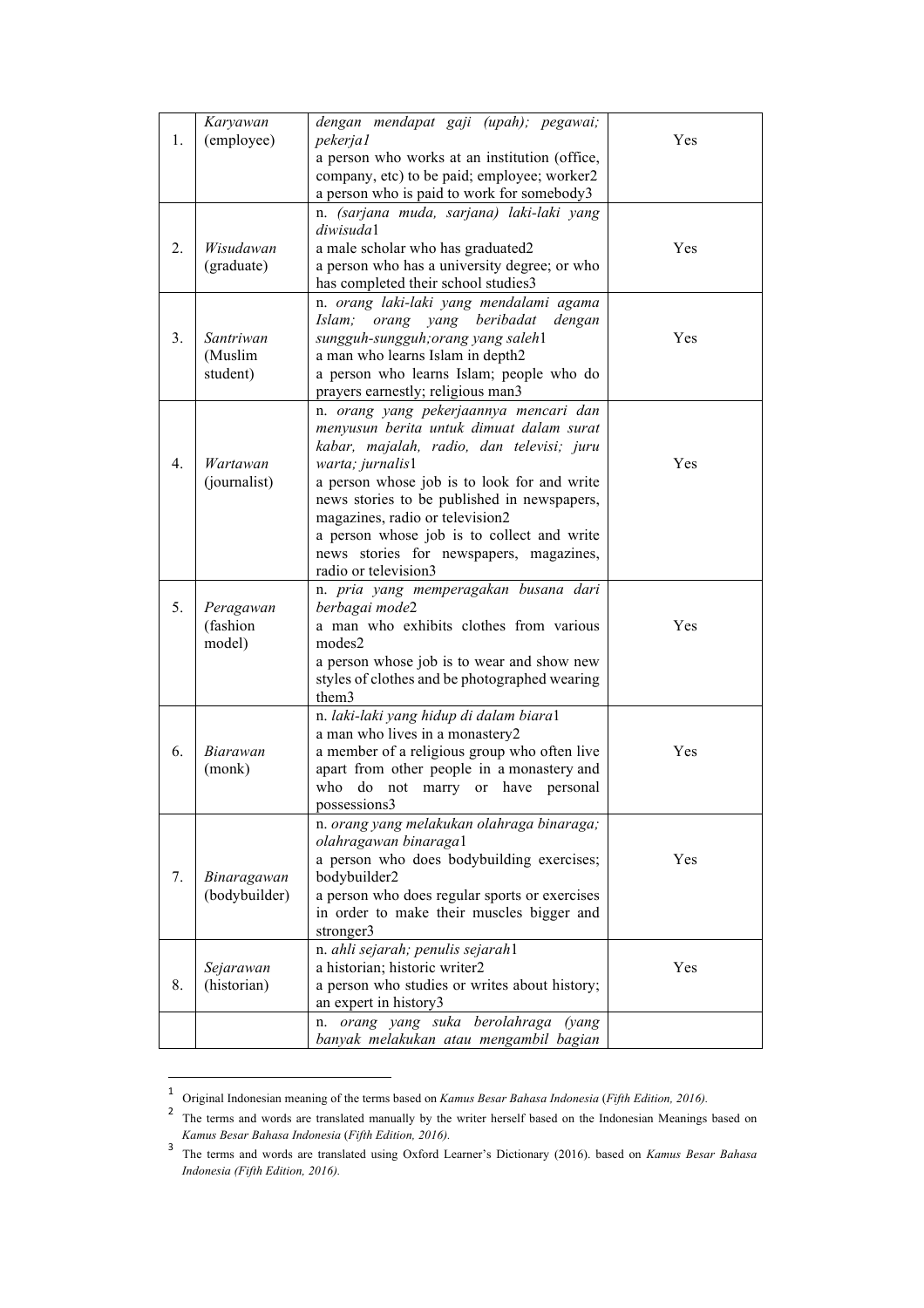| 9.  | Olahragawan                  | dalam olahraga)1<br>a person who likes doing exercises (who takes                       | No             |
|-----|------------------------------|-----------------------------------------------------------------------------------------|----------------|
|     | (sportsman)                  | part in sports)2                                                                        |                |
|     |                              | a person who plays a lot of sport, especially as                                        |                |
|     |                              | a professional person3<br>dalam                                                         |                |
|     | Budayawan                    | berkecimpung<br>orang<br>yang<br>n.<br>kebudayaan; ahli budaya1                         | No             |
| 10. | (cultural                    | a person who studies culture; culturalist2                                              |                |
|     | observer)                    | a person who studies or writes about culture;                                           |                |
|     |                              | an expert in culture3                                                                   |                |
|     |                              | n. orang cerdik pandai; orang intelek; orang                                            |                |
|     |                              | memiliki<br>sikap<br>hidup<br>yang<br>yang<br>terus-menerus meningkatkan kemampuan      |                |
| 11. | Cendekiawan                  | berpikirnya untuk dapat mengetahui atau                                                 | No             |
|     | (pundit)                     | memahami sesuatul                                                                       |                |
|     |                              | a person who is very smart; intelligent2                                                |                |
|     |                              | a person who knows a lot about a particular                                             |                |
|     |                              | subject and who often talks about it in public3                                         |                |
|     |                              | n. orang yang memiliki atau menguasai                                                   |                |
|     |                              | secara penuh suatu bahasa; penutur bahasa;<br>pemakai bahasa; ahli bahasa1              |                |
| 12. | Bahasawan                    | person who<br>has or fully<br>masters<br>a                                              | N <sub>0</sub> |
|     | (linguist)                   | language(s); language speaker; language user;                                           |                |
|     |                              | linguist2                                                                               |                |
|     |                              | who<br>studies<br>languages<br>person<br>a                                              |                |
|     |                              | or linguistics3                                                                         |                |
|     |                              | pegawai<br>n.<br>yang<br>tugasnya<br>mengurus<br>keuangan kantor1                       |                |
| 13. | Bendaharawan                 | a person whose job is responsible for financial                                         | N <sub>0</sub> |
|     | (treasurer)                  | amtter <sub>2</sub>                                                                     |                |
|     |                              | a person who is responsible for the money and                                           |                |
|     |                              | accounts of a club or an organization3                                                  |                |
|     |                              | n. keturunan orang mulia (terutama raja dan                                             |                |
| 14. |                              | kerabatnya); ningrat; orang berbangsa1<br>high social inherited person (especially king | No             |
|     | Bangsawan<br>(nobleman)      | and his relatives); rich person; noble man2                                             |                |
|     |                              | a person from a family of high social rank; a                                           |                |
|     |                              | member of the nobility3                                                                 |                |
|     | Beritawan                    | n. orang yang menyiarkan berita; pemberital                                             |                |
| 15. | (news anchor)                | a person who reports news; news anchor2                                                 | N <sub>0</sub> |
|     |                              | person who delivers news; news anchor3                                                  |                |
|     |                              | n. pemurah hati; orang yang suka berderma<br>(beramal, bersedekah) 1                    |                |
| 16. | Dermawan                     | a person who is kind, generous (fond of                                                 | N <sub>0</sub> |
|     | (generous                    | giving something) 2                                                                     |                |
|     | man)                         | generous (with something); person who likes                                             |                |
|     |                              | to give something3                                                                      |                |
|     |                              | n. ahli sastra; pujangga; pengarang prosa<br>dan puisi1                                 |                |
| 17. | Sastrawan<br>(letter of man) | an expert in literature; prose writer; poet2                                            | N <sub>0</sub> |
|     |                              | a person of, or expert in literature; poet; prose                                       |                |
|     |                              | writer3                                                                                 |                |
|     |                              | n. ahli geologi1                                                                        |                |
| 18. | Geologiwan                   | geologist2                                                                              | N <sub>0</sub> |
|     | (geologist)                  | a scientist who studies geology2                                                        |                |
| 19. | Pustakawan                   | orang yang bekerja dalam<br>bidang<br>n.                                                |                |
|     | (librarian)                  | perpustakaan; ahli perpustakaaN1<br>a person who works in a library; expert in          | No             |
|     |                              | library2                                                                                |                |
|     |                              | a person who is in charge of or works in a                                              |                |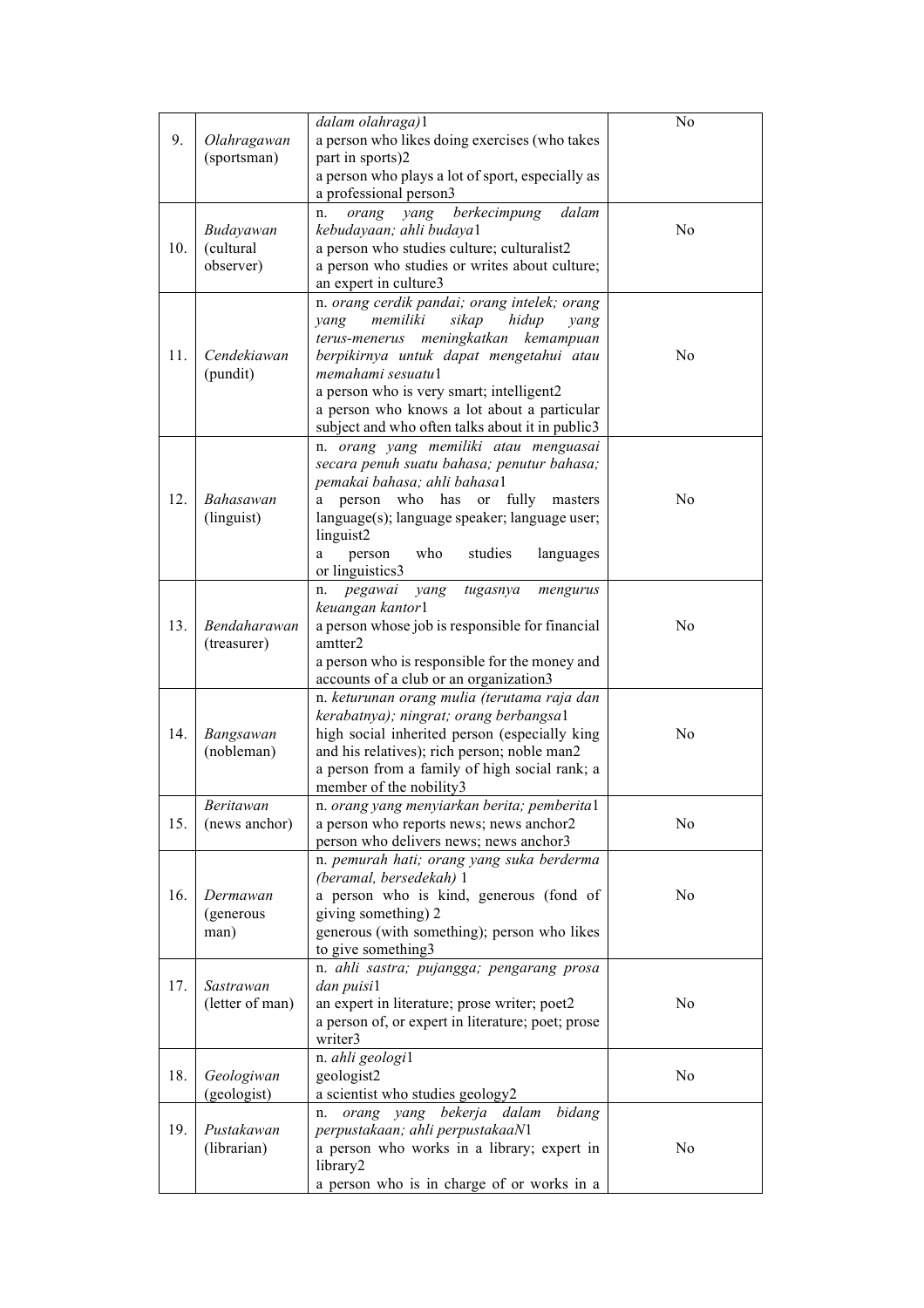|     |                            | library3                                                                                                                                                                                                         |                |
|-----|----------------------------|------------------------------------------------------------------------------------------------------------------------------------------------------------------------------------------------------------------|----------------|
| 20. | Usahawan<br>(entrepreneur) | n. orang yang menjalankan bagian usaha<br>(memimpin) perusahaan; pengusaha2<br>person who runs business<br>(leads a<br>a<br>company); business man2<br>a person or company that pays people to work<br>for them3 | N <sub>0</sub> |
| 21  | Wisatawan<br>(tourist)     | n. orang yang berwisata, palancong, atau<br>turis1<br>a person who travels, traveller or tourist2<br>a person who is travelling or visiting a place<br>for pleasure3                                             | N <sub>0</sub> |

# B. Words Attached by Suffix *–wati* and their Meanings

| No.              | Words                            | <b>Meanings</b>                                                                                                                                                                                                                                         | Paired<br><b>Masculine/Feminine</b><br>Word (Yes/No) |
|------------------|----------------------------------|---------------------------------------------------------------------------------------------------------------------------------------------------------------------------------------------------------------------------------------------------------|------------------------------------------------------|
| 1.               | Karyawati<br>(employee)          | n. karyawan wanita; pegawai wanita; pekerja<br>wanita1<br>a female employee; female worker2<br>a person who is paid to work for somebody3                                                                                                               | Yes                                                  |
| 2.               | Wisudawati<br>(graduate)         | (sarjana muda, sarjana) wanita yang<br>n.<br>diwisuda1<br>a female scholar who has graduated2<br>a person who has a university degree; or who<br>has completed their school studies3                                                                    | Yes                                                  |
| 3.               | Wartawati<br>(journalist)        | n. wartawan wanital<br>a female journalist2<br>a person whose job is to collect and write<br>news stories for newspapers, magazines,<br>radio or television3                                                                                            | Yes                                                  |
| $\overline{4}$ . | Peragawati<br>(fashion<br>model) | n. wanita yang memperagakan busana dari<br>berbagai model<br>a woman who exhibits clothes from various<br>modes2<br>a person whose job is to wear and show new<br>styles of clothes and be photographed wearing<br>them3                                | Yes                                                  |
| 5.               | Biarawati<br>(monk)              | n. perempuan yang hidup di dalam biara1<br>a woman who lives in a monastery2<br>a member of a religious group who often live<br>apart from other people in a monastery and<br>who<br>do<br>not<br>marry or<br>have<br>personal<br>possessions3          | Yes                                                  |
| 6.               | Binaragawati<br>(bodybuilder)    | melakukan<br>olahraga<br>wanita<br>yang<br>n.<br>binaraga; olahragawan binaraga1<br>a women who does bodybuilding exercises;<br>bodybuilder2<br>a person who does regular sports or exercises<br>in order to make their muscles bigger and<br>stronger3 | Yes                                                  |
| 7.               | Seniwati<br>(artist)             | wanita yang ahli menciptakan seni;<br>n.<br>seniman wanita1<br>a woman who is expert in creating works;<br>female artist2<br>a person who creates works of art, especially<br>paintings or drawings3                                                    | Yes                                                  |